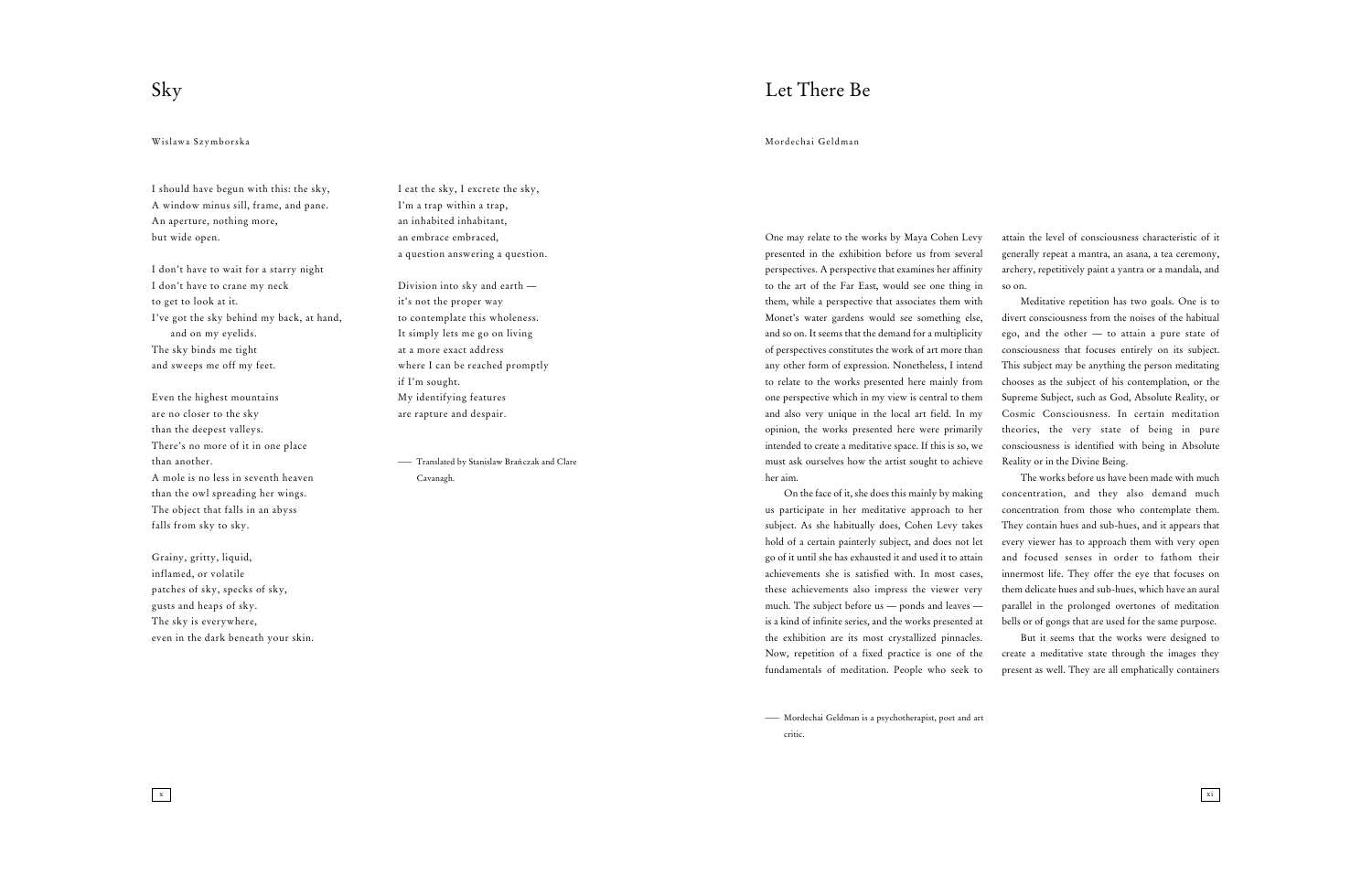for the movement of light, and light, as we know, is one of the main symbols of divinity and of consciousness. A constant stream of sharp light particles constantly penetrates into the water of the Ponds — or perhaps we should actually say this in the singular, the pond — where there are also additional lights — lights that seem to burst out of the depths and lights that stem from the reflection of the sky. The sky too, as we know, is one of the principal images for the deity.

Wilfred Bion, a mystical psychoanalyst, claims that relations between Container and Contained are a necessary condition for all consciousness.<sup>1</sup> Unless an idea, an event or a thing is adequately contained in the mind, it is impossible to develop understanding or knowledge about them. In situations where the containing does not take place, a "stimulusresponse" mechanism operates: the responses are immediate reactions to internal and external stimuli. But when a psychic or mental containing takes place, there is a delay between the stimulus and the response — a containing of the stimulus and of the impulse to respond to it occurs — and in this way consciousness comes about. People who fear the truth — and there are more than a few such people — destroy the mental Container and consequently become mechanical, blind, or subject to illusions and the Imaginary. They are incapable of proper self-consciousness.

Yet the meditative quality is activated not only by all these things, but also by the flow, which is characteristic both of light and of water. Habitual consciousness is always fixated. The ego is fixated in itself and does not understand the world and its truth, except through its own needs. It appears to be moving, but it moves only around itself. Again and again it repeats its basic patterns — its primal traumas continually shape its world. In a certain sense this is an ego that is an embryonic "living dead", drowned in a womb of fantasies — something like the figure drowned in the water displayed in the exhibition. Meditative consciousness, however, aims to revive the Self by extricating the ego from its fixations and its patterns by shifting it into the flow. The Self that is liberated from its fixations, from what fixates it, becomes God-like — I shall be what I shall be<sup>i</sup> — an entity that reveals itself out of its

In Cohen Levy's works the relation between the Container and the Contained is not simple, perhaps even pained. Consciousness is threatening and is perceived as persecutory, dissective, peeling and wounding. Yet despite the truth's threats, the artist prepares a new Container in every painting. Bion thought that the basic relations between Container and Contained may be seen as relations between the masculine and the feminine, and it would seem that this division is also appropriate for Cohen Levy's images. The penetrative light is masculine and the dark containers are feminine. Thus each of the paintings in the series is a field of couplings.

Moreover, it would seem that the artist's meditative attitude has constantly taken her subject to a much more primeval and dramatic scene — to the picture of the Creation as it appears in our sources. More and more, her pond becomes the abyss or "deep" of Genesis from which the Creation begins, and the light that penetrates into the water appears like the first thing that was created by the command "Let there be" — the primeval light. In this way her scene uproots us from our own reality and from the habitual ego to the point of the most primal beginning, to the cosmic night in which God began to shape His forms out of the abyss of primordial matter.

> From all that has been said it would seem that in the works presented to us we can see not only repeated meditations, designed to create a meditative state in the viewer, but also ceremonies of prayer which addresses itself again and again to God the Creator in order to presence Him in the art creation, and to awaken Him to the decisive word of power — Let there be.<sup>ii</sup>

> The psychoanalytical perspective sees compulsive repetition as a defense mechanism against a formless psychic chaos — and I think that this view can contribute something important to our understanding of these works, in which repetition is an essential component. From this perspective, the artist has banished from her picture of the Creation the formless chaos<sup>iii</sup> that belong to her immanently.

becoming, out of its future and not out of the causality that pushes it from its past. This entity, like the paintings themselves, is simultaneously an infinite multiplicity and a unique unity, and in this too it is God-like. The God Who Creates is everything that has been created and also the Unique One.

Cohen Levy's meditation therefore seeks the creative moment, the processuality in which the painting and the Self are reborn, and its point of beginning is made out of nothingness, death, the night and the abyss. The presence of nothingness and of death is reinforced not only by the drowned figure but also by the light, which is made like leaves. The autumnal falling of the leaves designates the death of the tree in winter, or at least the death of the leaves. This presence of nothingness and of death incorporates a violent element, and perhaps this is why many of the leaves were made by means of peeling the paper, and their form is reminiscent of knives. In Hebrew the words for "violent" and "leaves" are almost homophones, and in Cohen Levy's paintings the leaves are violent.

Concurrently, the sharp, peeled and peeling light is also the aspect of power and of wrath that is involved in the Creation and in artistic creation. The Creator God of our sources is certainly a God whose wrathful rages are unbridled, who is capable of terrible destruction just as He is capable of bringing about the miracle of His Creation. Much has already been written on the role of destructiveness in artistic creation, especially by the British psychoanalyst Melanie Klein and her followers. Klein thought that artistic creation is a process in which, over and over again, the mother and the nucleus of the Self, which are inseparably connected in the depths of the unconscious, are rebuilt and reorganized after much

destructiveness has brought about their disintegration, fragmentation, and dissection in the unconscious fantasy.

In the writings of David Winnicott, in contrast, we can find the idea that destructiveness towards an indestructible mother is a necessary condition for the development of the Self as adequately autonomous and specific. Following Winnicott, Christopher Bollas claims that the artist always acts out of destructiveness towards the mother image from his early childhood. In his opinion, the tension between destruction and creation, so prevalent in modernist art, stems mainly from the artist's intention to recreate his selfhood in the artistic medium.2

At any rate, the longing for a creative abundance that will overflow all destructiveness is implicit in the works before us, both in the capacity of the dead leaves to be simultaneously an abundance of light particles, shimmering schools of tiny fish, and showers of seeds — a boundless and uninhibited fertility.